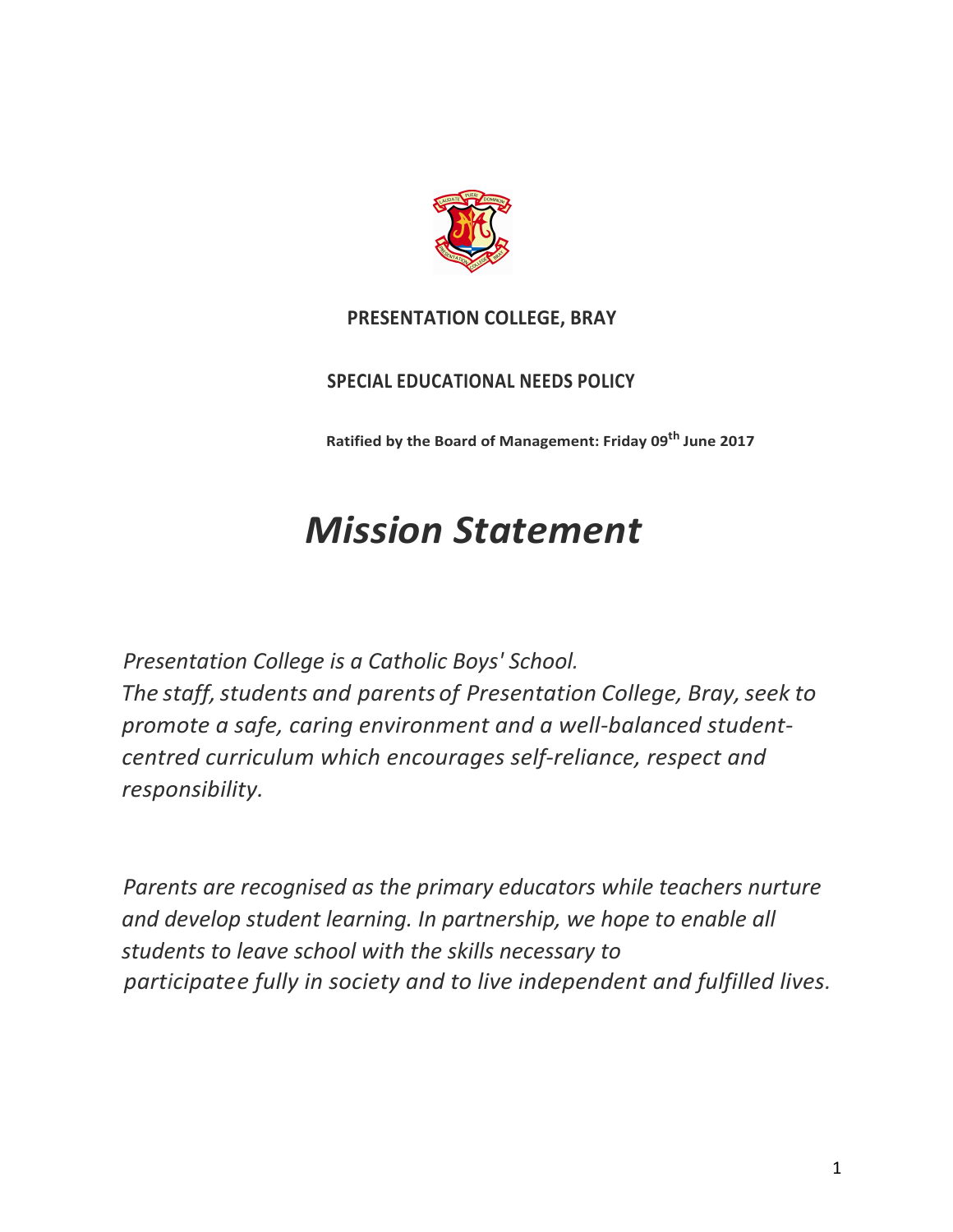#### **INTRODUCTION**

This policy is based on the religious and educational philosophy of the presentation brothers and is intended to reflect the Presentation Brothers Schools Trust (PBST) desire to create a school community whose central purpose is the education and growth of the whole person. It aims to create and sustain a caring, flexible, supportive and safe environment in which staff and students feels valued, motivated and stimulated in their efforts to grow as human beings and to realise their full potential. Presentation College, Bray, believes that its objectives are best achieved in a safe and secure environment, which, while recognising individual rights and responsibilities, encourages commitment, and shared responsibility for the achievement of excellence and for the common good.

Presentation College, Bray, believes that students should be valued equally, irrespective of any individual needs or differences and is committed to making effective provision by way of partnership with the Department of Education and other agencies, for those students who have special educational needs (SEN). Presentation College, Bray, is committed to the highest standards and ensuring that all students achieve to their true abilities in an inclusive environment. All staff are encouraged to supporting and nurturing students, and to supporting their families and those who work with them, where appropriate. The best possible working practices must be based on respect, trust, honesty and integrity.

#### **AIMS AND PRINCIPALS**

As set out in the Education Act 1998, The Education for Persons with Special Educational Needs Act 2004 and the Equal Status Acts 2000-2004 and Presentation College, Bray, aims to:

- a. Give practical effect to the constitutional rights of children including children who have a disability or who have other SEN, as they relate to education.
- b. Provide that, as far as is practicable and having regard to the resources available , a level and quality of education appropriate to the needs and abilities of the students in Presentation College, Bray.
- c. Presentation College, Bray, ensures that students with SEN are educated in an inclusive environment, as far as possible.
- d. Affirm that students with SEN have the same right to avail of, and benefit from education as other students who do not have those needs in Presentation College, Bray.
- e. Provide for the greater involvement of parents in the education of their children and in the decision making process in relation to their children.
- f. Presentation College, Bray, co-operates and works closely with the National Council for Special Education (NCSE) and other agencies with regard to the education of their students with SEN.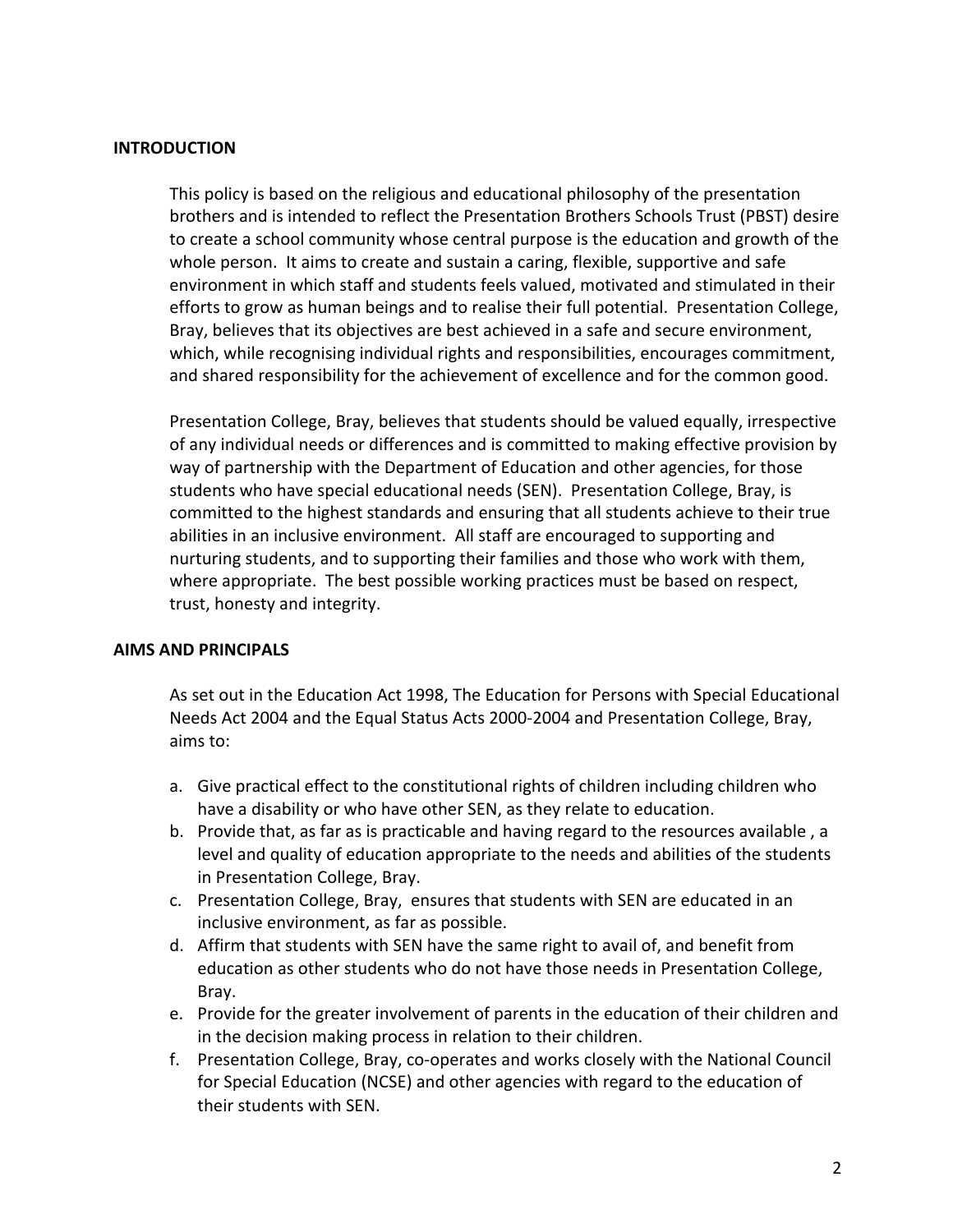- g. Presentation Collee, Bray, SEN Policy does not discriminate in relation to:
	- The admission or the terms and conditions of admission of a student.
	- The access of a student to any course, facility or benefit provided
	- Any other term or condition of participation in the school by the student.
	- The expulsion of a student or any other sanction.
- h. To ensure that students with SEN are identified and provided for in a fair and equitable manner so that their learning potential and their sense of self-worth and dignity is developed and respected.
- i. To ensure that all members of staff in Presentation College, Bray, are aware of the special educational needs of students and of the contribution they, the staff members can make in this area.
- j. To ensure that literacy/numeracy is not viewed in isolation but in the context of the whole school.
- k. To ensure that students with SEN are offered a broad, balanced, relevant progressive, continuous and differentiated curriculum and that they are provided for in an inclusive way.
- l. To ensure, in as far as is practicable, that all students, including those with SEN leave school with an adequate level of certification to enable them to enter the work place or further education, as appropriate.
- m. To encourage the creation of a caring, welcoming, stable and stimulating environment in Presentation Collee, Bray, encouraging each student to develop intellectually, socially, morally, and physically according to their abilities.
- n. To set high standards for students with SEN and to provide them with appropriate guidance, in order to encourage them to achieve to their full potential and to prepare them for their roles as adult members of society.
- o. To ensure that the achievement of students with SEN is recognised, celebrated and encouraged.
- p. To develop staff expertise in supporting students with SEN.
- q. To encourage and foster positive partnership with parents, in order to achieve appropriate support at school and at home.
- r. To ensure a commitment to informed decision-making based on secure evidence.
- s. To co-ordinate the advice, guidance and support of other agencies in supporting students with SEN.
- t. To ensure the effective and efficient use of resources.
- u. To monitor and evaluate the effectiveness of practice in support of students with SEN.

## **SCOPE OF THE POLICY**

This policy applies to all students attending Presentation College, Bray, who have SEN, either short or long term and to the teachers, staff and management of Presentation College, Bray.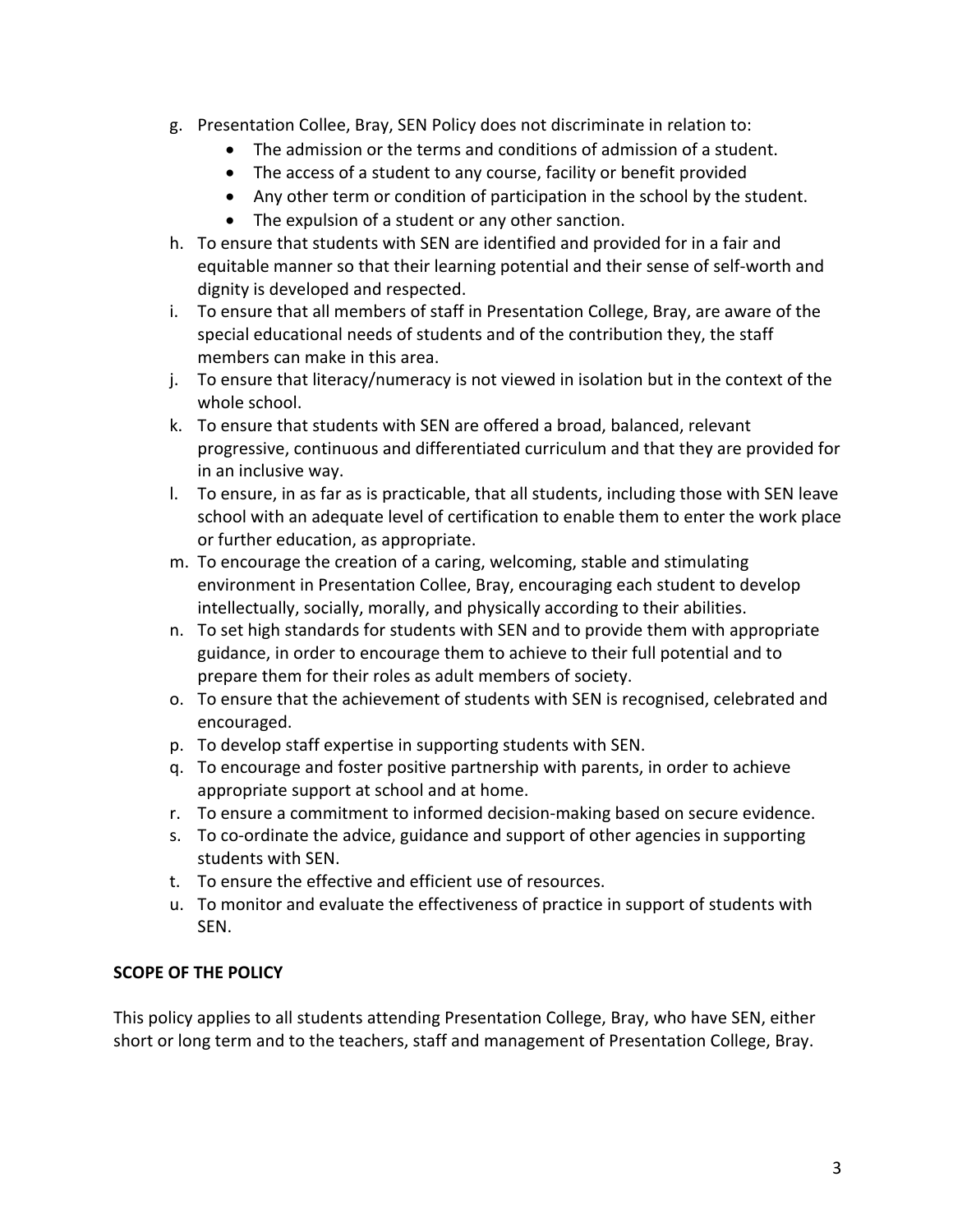## **THE LEGAL CONTEXT**

This policy is drafted in the context of the specific provisions and definitions with regard to children with disabilities and SEN, and the statutory requirements placed on schools, Board of Management and the Department of Education by:

- a. The Education Act 1998
- b. The Education (Welfare) Act 2000
- c. The Education of persons with Special Educational Needs Act 2004
- d. The Equal Status Acts 2000-2004

This policy is drafted in the context of the following Circular Letters:

- a. MIO/94
- b. S70/00
- c. SII/00
- d. M37/03
- e. PPT06/04
- f. MI/05
- g. PPI/05
- h. TES07/05
- i. TES08/05
- j. TES09/05
- k. PPT12/05
- l. M14/05
- m. M23/05

This policy is drafted in the context of guidelines published by the Special Education Support Service (SESS)

This policy is drafted in consideration of the Education for Persons with Disabilities Bill.

#### **DEFINITIONS**

Students with SEN should be recognised as individuals who have strengths that can be nurtured and weaknesses that can be supported

The statutory definition of "disability" in Section 2 (1) of the Education Act 1998 is as follows:

- a. The total or partial loss of a person's bodily or mental functions, including the loss of a part of the person's body.
- b. The presence in the body of organisms causing or likely to cause, chronic disease or illness.
- c. The malfunction, malformation or disfigurement of a part of a person's body.
- d. A condition or malfunction which results in a person learning differently from a person without the condition or malfunction.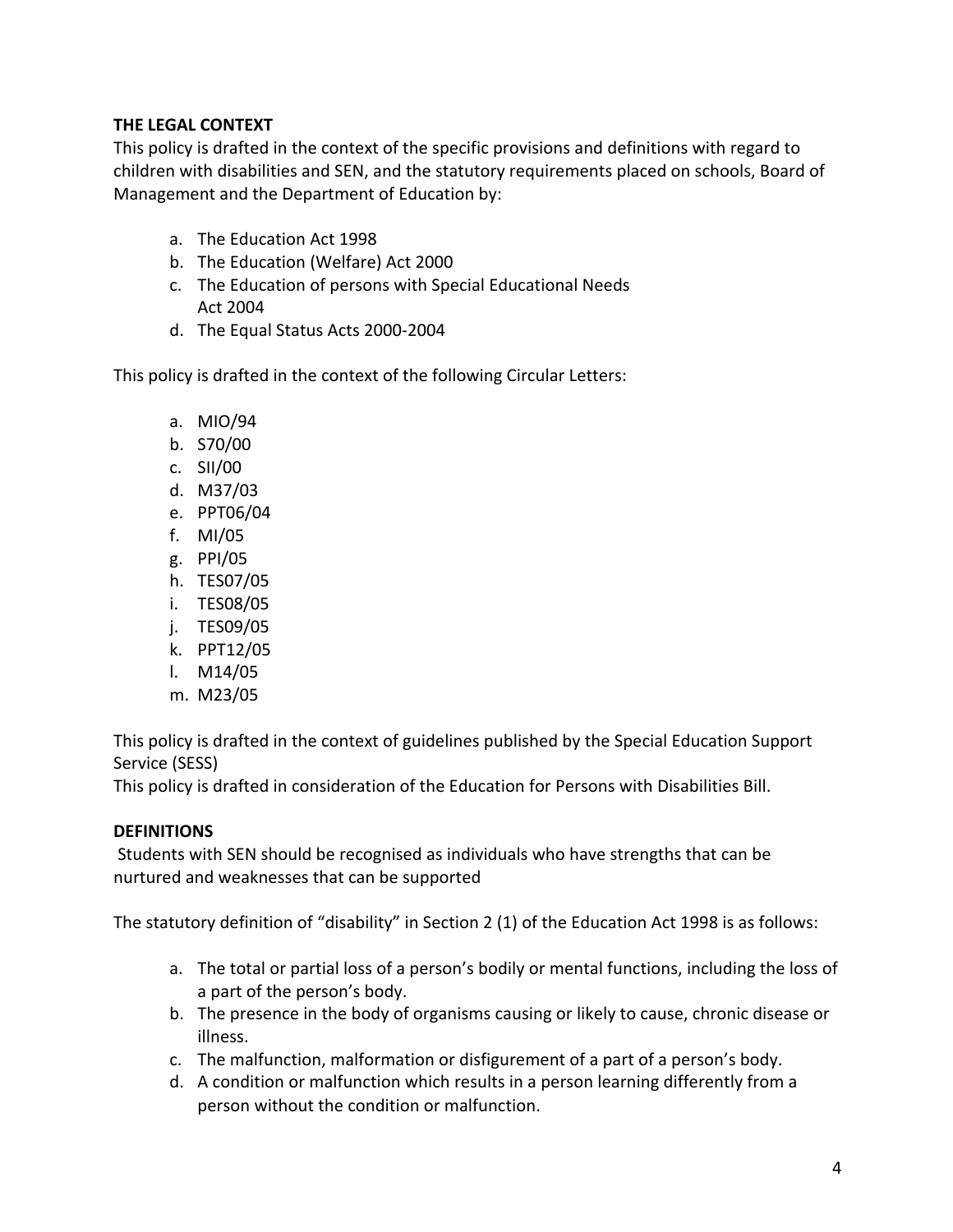- e. A condition or malfunction which results in a person learning differently from a person without the condition or malfunction.
- f. A condition, illness or disease which affects a person's thought processes, perception of reality, emotions or judgement or which results in disturbed behaviour.

Section 1 of the Education of Persons with Disabilities Bill 2003 defines *a child with SEN as a child who, due to a disability is unable to benefit from an ordinary school programme without special classes or other special educational services.*

Section 1 of the Education of Persons with Special Educational Needs Act defines special educational needs in the following terms:

*"Special educational needs means in relation to a person, a restriction in the capacity of the person to participate in and benefit from education on account of an enduring physical, sensory, mental health or learning disability, or any other condition which results in a person learning differently from a person without that condition.."*

In consideration of these statutory definitions, Presentation College, Bray, considers a student may need learning support if he:

*Is recognised as being at the 10th percentile or below on a standardised test and following a personal profile investigation by the relevant professional personnel or if he is failing to achieve in school due to specific personal circumstances*

In consideration of these statutory definitions Presentation College, Bray, considers a student with SEN as one who has a learning/physical difficulty, which calls for support provision to be made for him. This in particular refers to:

Students with a disability/difficulty that prevents or hinders them from making use of educational facilities of a kind provided for all student of the same age in Presentation College, Bray.

Students, who following the correct identification procedures, have been assessed as SEN by an educational psychologist and are deemed to be entitled to learning support or resource support. The Department of Education defines this as the 2<sup>nd</sup> percentile or below.

Gifted and talented students are those who have outstanding abilities, are capable of high performance and who require differentiated educational programmes (beyond those normally provided by regular school programmes) in order to realise their contribution to self and society. Gifted children are usually, but not always, high achievers. Even when they don't achieve good grades, they tend to score high on achievements tests, most often in the 95-99 percentile range.

Presentation College, Bray defines SEN provision as educational provision which is additional to or otherwise different from the educational provision made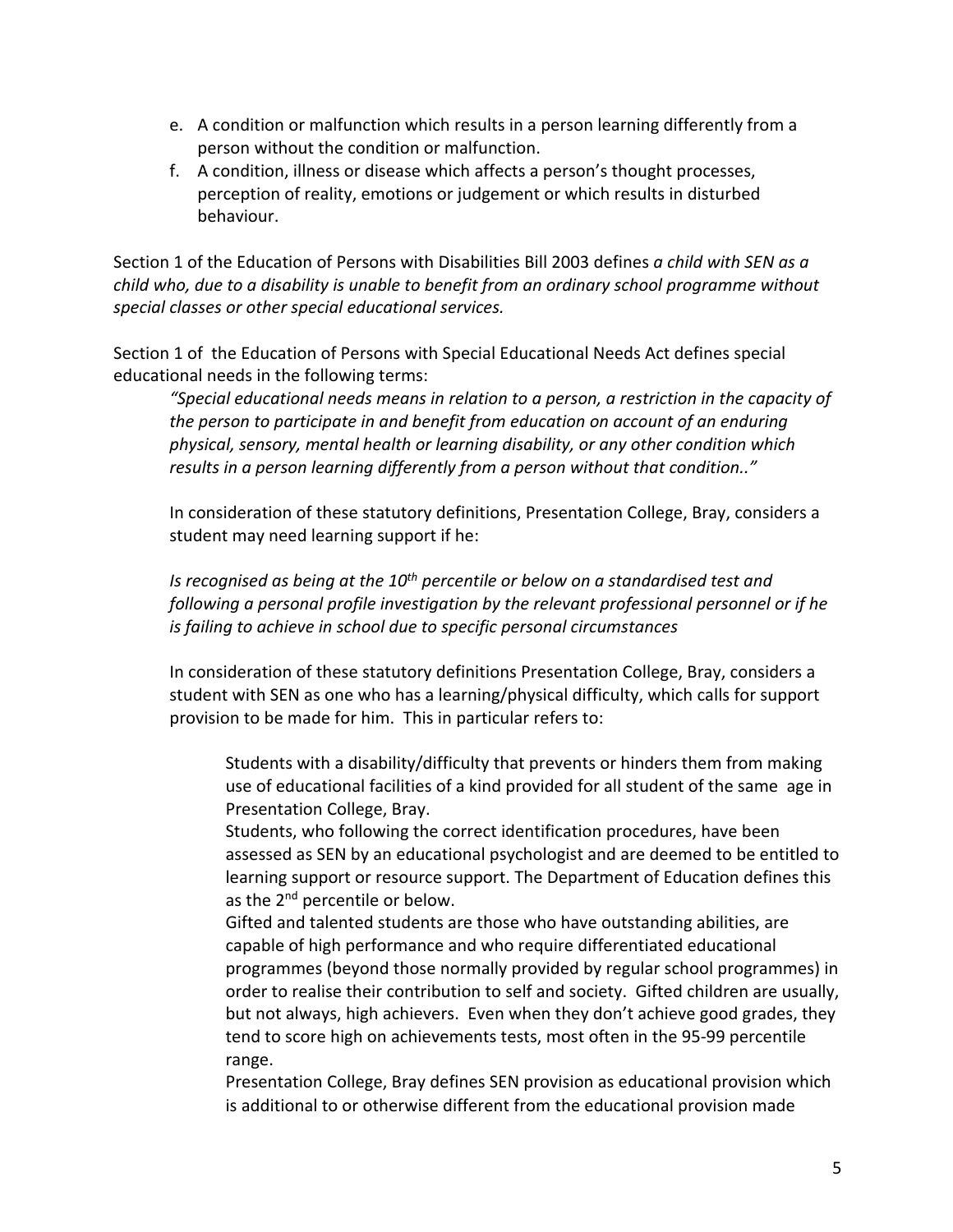generally for students of the same age in Presentation College, Bray. In the context of this policy, SEN Teachers shall include Learning Support and Resource teachers.

#### **ROLES AND RESPONSIBILITIES**

The Department of Education endeavours to promote educational inclusion in all its schools and:

- a. To adequately resource the SEN of students in Presentation College, Bray, subject to those resources being made available by the Department of Education and Skills (DES) and to make representations to the DES in respect of such resources.
- b. To ensure the effective and efficient use of resources through monitoring and evaluation.
- c. To support and encourage schools in the development of best practice.
- d. To support teachers and other staff in their work, by way of targeted professional development and training, linkages with the Special Education Support Services, (SESS) membership of ILSA, IATSE and other relevant organisations, and attendance at courses, seminars and conferences.
- e. To delegate responsibilities, where appropriate, to the Board of Management and Principal of Presentation College, Bray.
- f. To ensure that all students with learning support/SEN are identified and assessed.
- g. To ensure that the school has a comprehensive SEN policy in place, which has been developed collaboratively with all the relevant partners, to monitor the implementation of that policy and to ensure its evaluation.
- h. To ensure that a broad balanced, relevant, progressive, continuous and differentiated curriculum is provided in the school to ensure in as far as is practicable that students with SEN leave school with the skills necessary to participate to the level of their capacity in an inclusive way in society and to live independently in their adult lives.
- i. To ensure that necessary resources are sought on behalf of students with SEN.
- j. To ensure that a Special Educational Needs Co-ordinator (SENCO) is appointed from among the teaching staff.
- k. To promote the development of positive partnership with parents and other relevant agencies/personnel and to ensure that parents are informed of their child's SEN's and how those needs are being met.
- l. To ensure that parents are consulted with regard to and invited to participate in the making of all significant decisions concerning their child's education.
- m. To ensure that the SEN Policy forms part of the School Plan.
- n. To develop a whole school approach to literacy and numeracy as required under Section 14 of the Education for Persons with Special Educational Needs Act 2004. To ensure that an awareness of SEN is inculcated in students in the school.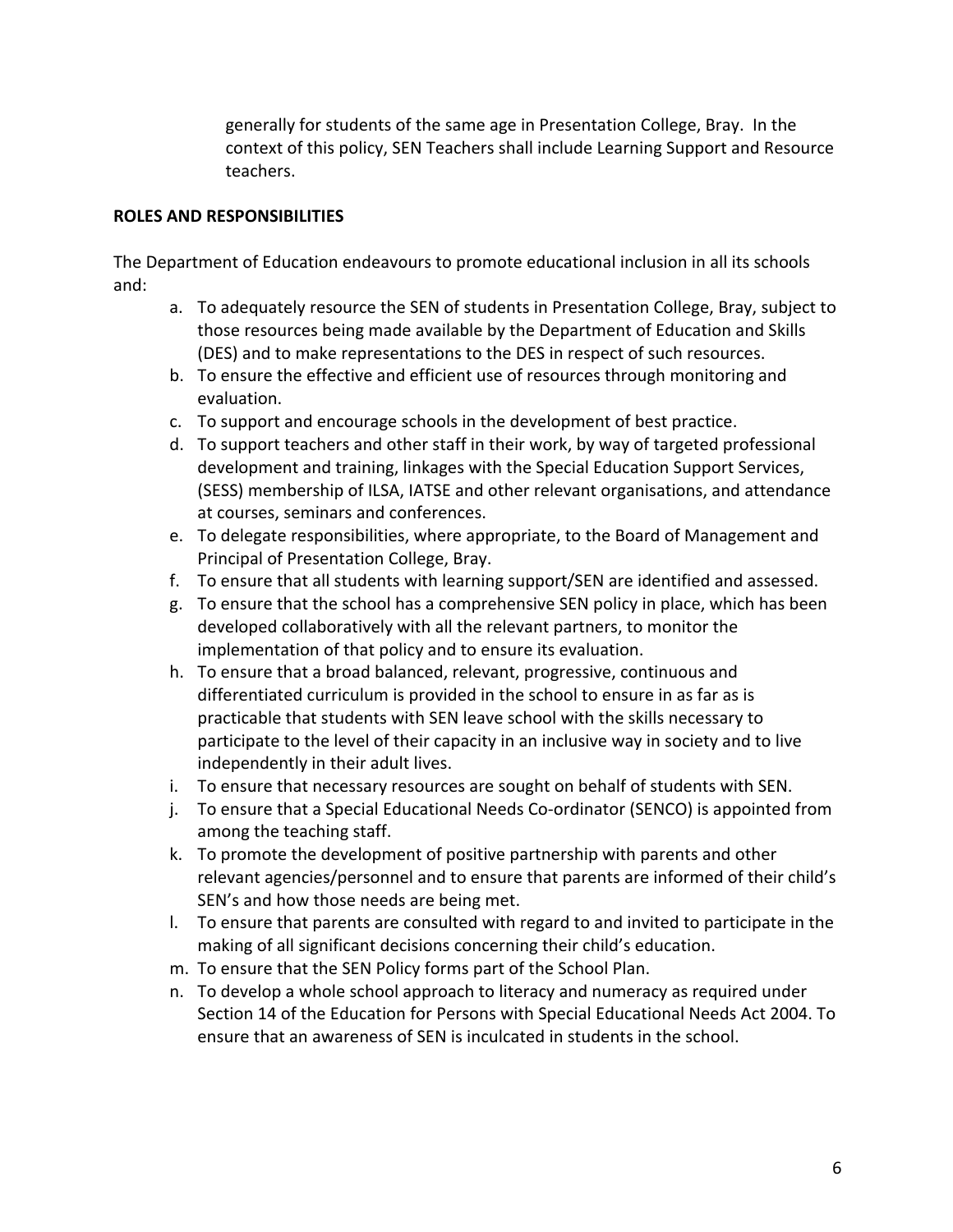#### **THE PRINCIPAL**

On behalf of the DES and the Board of Management, the Principal has responsibility for all aspects of the day-to-day management of policy provision for students with SEN. As outlined in Section 18 of the Education for Persons with Special Educational Needs Act 2004, the Principal may delegate certain functions to appropriate teachers.

- To appoint a SENCO from among the teaching staff and to work closely with the co-ordinator.
- To inform the Board of Management of issues, which are relevant to SEN
- The Principal in consultation the with SENCO and other relevant personnel, shall liaise with the DES regarding needs and provision. This also includes applications for reasonable accommodation and exemptions in relation to state examinations as well as assessments.
- To ensure the effective and efficient use of resources, including the allocation of resources hours and funds. This should include equality of access and opportunity for students with SEN in terms of well-equipped rooms and other resources. Physical resources allocated to a student shall remain the property of the DES at all times.
- The Principal will establish a "Special Needs Support Team" within the school with a specific remit to ensure identification of and support for students with SEN.
- The Principal will actively promote a whole school approach to SEN and to make all staff aware of their responsibilities and to organize appropriate staff development in this area.

#### **The strategic role of the SENCO is:**

- a. To have an overview of the management of the provision of hours and resources that is being provided in the school
- b. To be the first point of contact on behalf of the teachers and SNA's when communicating with the Principal.
- c. To facilitate effective systems of communication between all staff and colleagues involved in the provision.
- d. To ensure all staff and colleagues involved are working within school policy in relation to SEN.
- e. To ensure that school policy and practice has regard for the integrity of the work the staff is doing.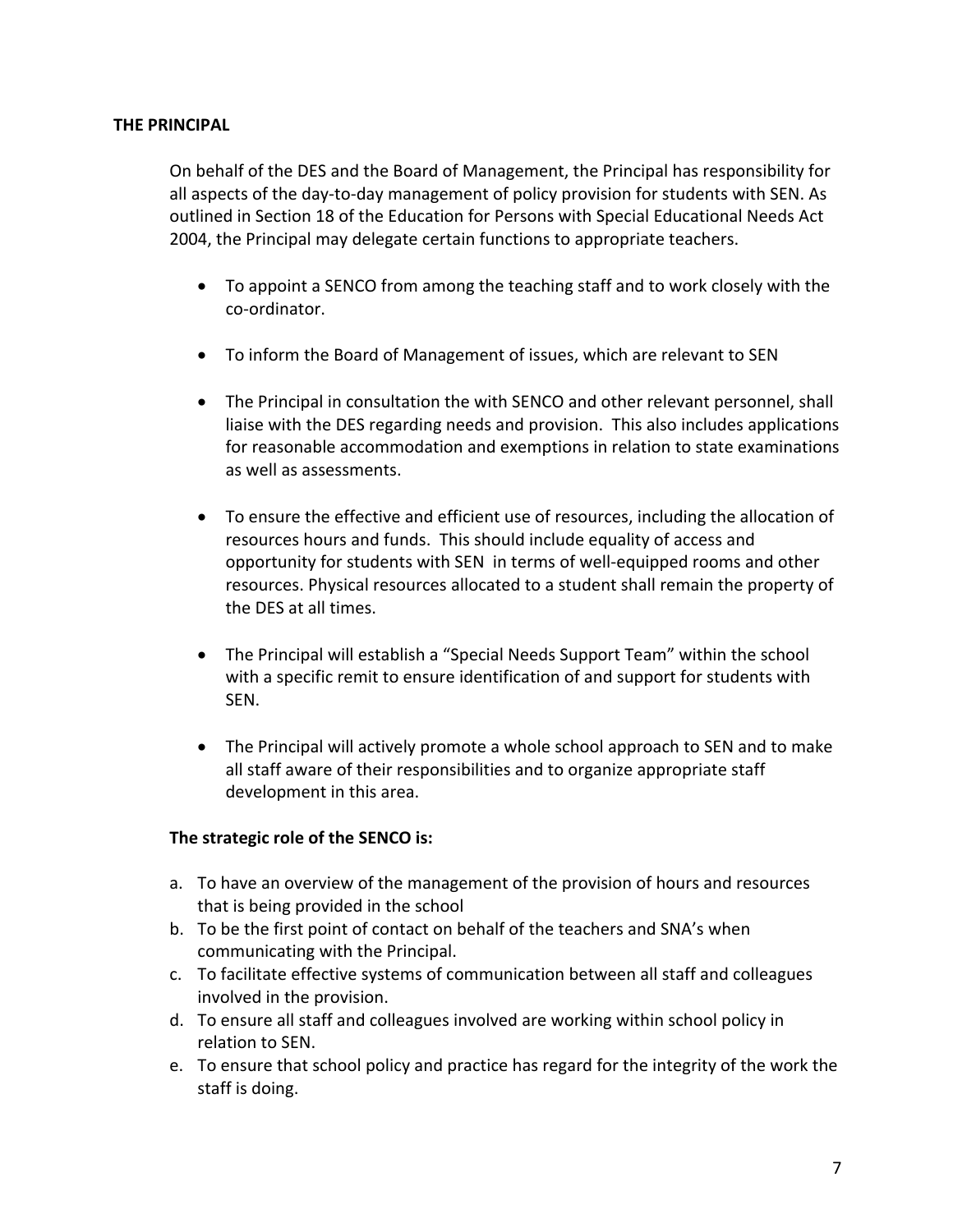- f. To facilitate and chair the meeting schedule for the SEN support team or appoint a chairperson.
- g. To assist staff in overcoming barriers to their work and offering guidance.
- h. To ensure that all provision in the school has the effect of integrating the student into a safe, secure, supportive learning environment.
- i. To ensure that all action taken supports a student's progress, wellbeing and learning.
- j. To be aware of issues of attendance and child protection as they relate to SEN and refer such issues of concern in relation to child protection to the Designated Liaison Person in the school as appropriate.
- k. To supervise the day-to-day operation of the school's SEN Policy and to work closely with and under the overall direction of the school Principal.
- l. To engage in personal professional development.
- m. To liaise with and advise other teachers.
- n. To meet regularly with the SEN team, the guidance counsellor and other relevant personnel as appropriate.
- o. To manage SNA's under the direction of the Principal.
- p. To oversee the records of all students with SEN.
- q. To ensure the distribution of suitable learning resources and teaching aids, subject to those resources and teaching aids being made available by the DES.
- r. To liaise with the DES or other agencies.
- s. To liaise with external agencies including Primary Schools, National Educational Psychological Service, (NEPS), Health Boards and Voluntary bodies.
- t. In consultation with the Principal, develop other practices to aid the identification of students with SEN.
- u. To co-ordinate the provision for students with SEN and keep a register of needs and provision.
- v. Liaison with Primary Schools in relation to incoming students.

#### **GENERAL TEACHING STAFF**

- a. To make provision for students with SEN in their classes and subject areas.
- b. To use resources effectively and efficiently
- c. To be aware and supportive in relation to SEN within the College
- d. To work with the students towards the achievement of excellence in all aspects of his work.
- e. To develop a positive ethos in the classroom for fostering an inclusive approach to meeting the needs of all students including students with SEN.
- f. To engage in training needs where needed. This will be supported by Presentation College, Bray, school management.

#### **PARENTS**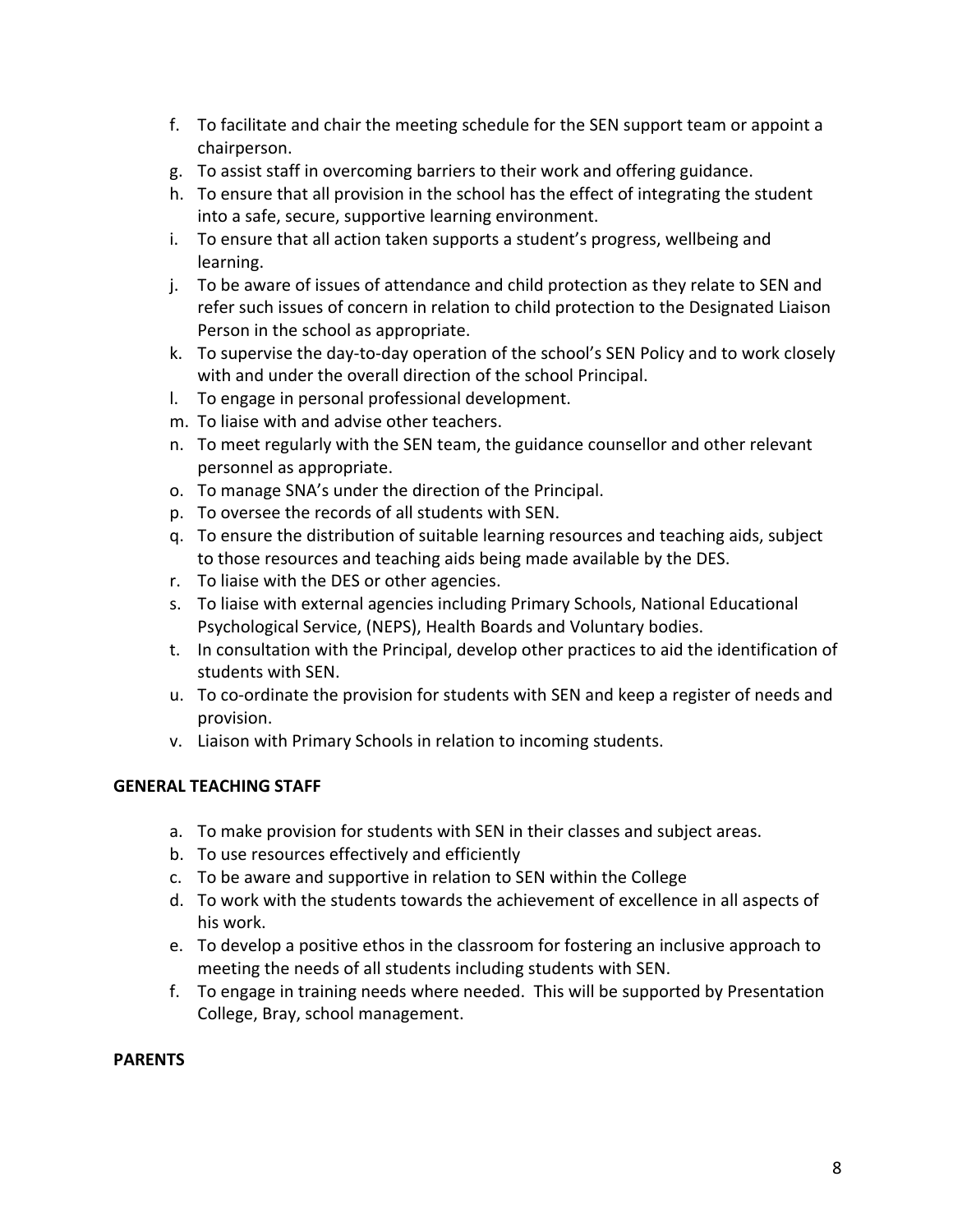It is the parents responsibility to inform Presentation College, Bray, of any issues prior to their son starting school or as they occur while attending school. The role of parents is to work in positive partnership with the school and other agencies and to support and encourage their child in his education.

## **LEARNING SUPPORT AND RESOURCE TEACHERS.**

Learning support teachers provide diagnostic assessments, monitor and advise teachers, students and parents as well as direct teaching for students who have learning support needs.

- a. Assessment: Assessment and identification of students with special needs.
- b. Consultation: Recommending and devising appropriate materials for students in terms of concepts, relevance, readability, layout and presentation; consulting with colleagues on appropriate methodology to help obviate learning barriers; consulting with colleagues to devise a range of teaching and learning strategies; contributing to cross curricular issues concerned with the broader ideas of learning and teaching throughout the school which will influence school policy.
- c. In-class support/team teaching: in class support/team teaching is planned work with a group of students where two or more teachers are working together.
- d. Withdrawal if or where required
- e. Liaising with external support services.
- f. Participating in staff development: by taking part int the formulation of whole school policy; organising and providing in-service, thus raising staff awareness in relation to relevant issues and theories; working directly with subject departments on curricular development to make the curriculum more accessible and relevant to all students.
- g. Participating in curriculum development and training.
- h. Liaison with parents
- i. Liaison with teaching staff.

Resource teachers provide diagnostic assessment, monitoring, advice as well as direct teaching to one student with SEN on a one to one basis. This support is provided through:

- a. Assessing and recording the students' needs and progress.
- b. Setting specific, time related targets for the student and agreeing these with the subject teacher, principal and or the SENCO.
- c. Direct teaching of the student, either in a separate room or within the mainstream class.
- d. Team-teaching as deemed appropriate
- e. Advising subject teachers in regard to adapting the curriculum, teaching strategies, suitable textbooks, use of information technology and suitable software and a range of other related matters
- f. Meeting and advising the students' parents when necessary, accompanied by the subject teacher, principal, and or the SENCO as necessary.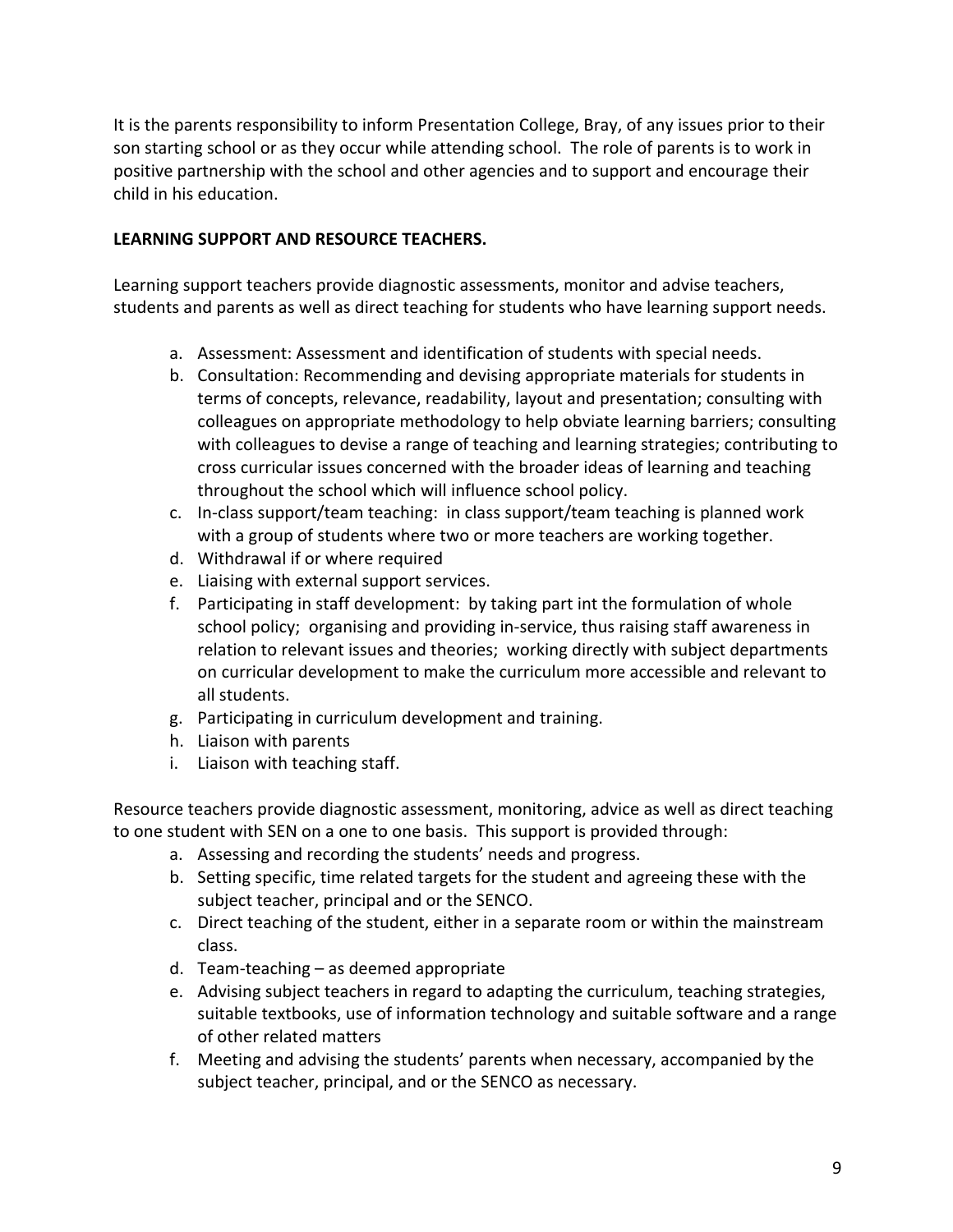- g. Short meetings with other relevant professionals in the students' interest e.g. psychologist, speech and language therapists, occupational therapists, visiting teachers and so on.
- h. Resource and learning support teachers should be involved in the development and delivery or the organisation of delivery of individual Education Plans and in the context of a whole school approach to the issue.
- i. Learning Support and Resource teachers shall participate, as appropriate in the SEN Support Team

## **SPECIAL EDUCATIONAL ASSISTANTS**

Special Needs Assistants (SNA's) work closely with and under the direction of the Principal and the SENCO and the individual subject teachers in the implementation of the school's policy as it relates to individual students or groups of students. In particular, SNA's play a very important role in the health and safety of the students and in his social and emotional development. The Principal in accordance with the guidelines of the DES assign the duties of SNA's.

## **INDIVIDUAL EDUCATION PLAN**

- a. Agreed by all (parents, student and school)
- b. Realistic (can be achieved by the students)
- c. Time related (that targets will be met in a set time).

The Individual Education Plan includes the following:

- a. A description of the nature and degree of the student's abilities, skills and talents.
- b. A description of the student's SEN and how those impact on his/her educational development.
- c. A description of the present level of educational performance of the student.
- d. Targets to be achieved in a given time, not exceeding 12 months.
- e. The special educational provision, (staff involved, frequency of support, specific programmes, activities, materials/equipment).
- f. Help from home agreed homework, how often, how long.
- g. Expected input from student.
- h. Any other support needs (e.g. medical or counselling).
- i. Monitoring and assessment arrangements (how is it checked?).
- j. Review date and arrangements

Their work should be supervised either by the Principal or by the SENCO or by a relevant subject teacher. Their duties involve tasks on a non-teaching natures such as:

- a. Assisting students to write, take notes and write down their homework etc.
- b. Assisting students to board and alight from school buses.
- c. Where necessary, travelling as an escort on school buses may be required.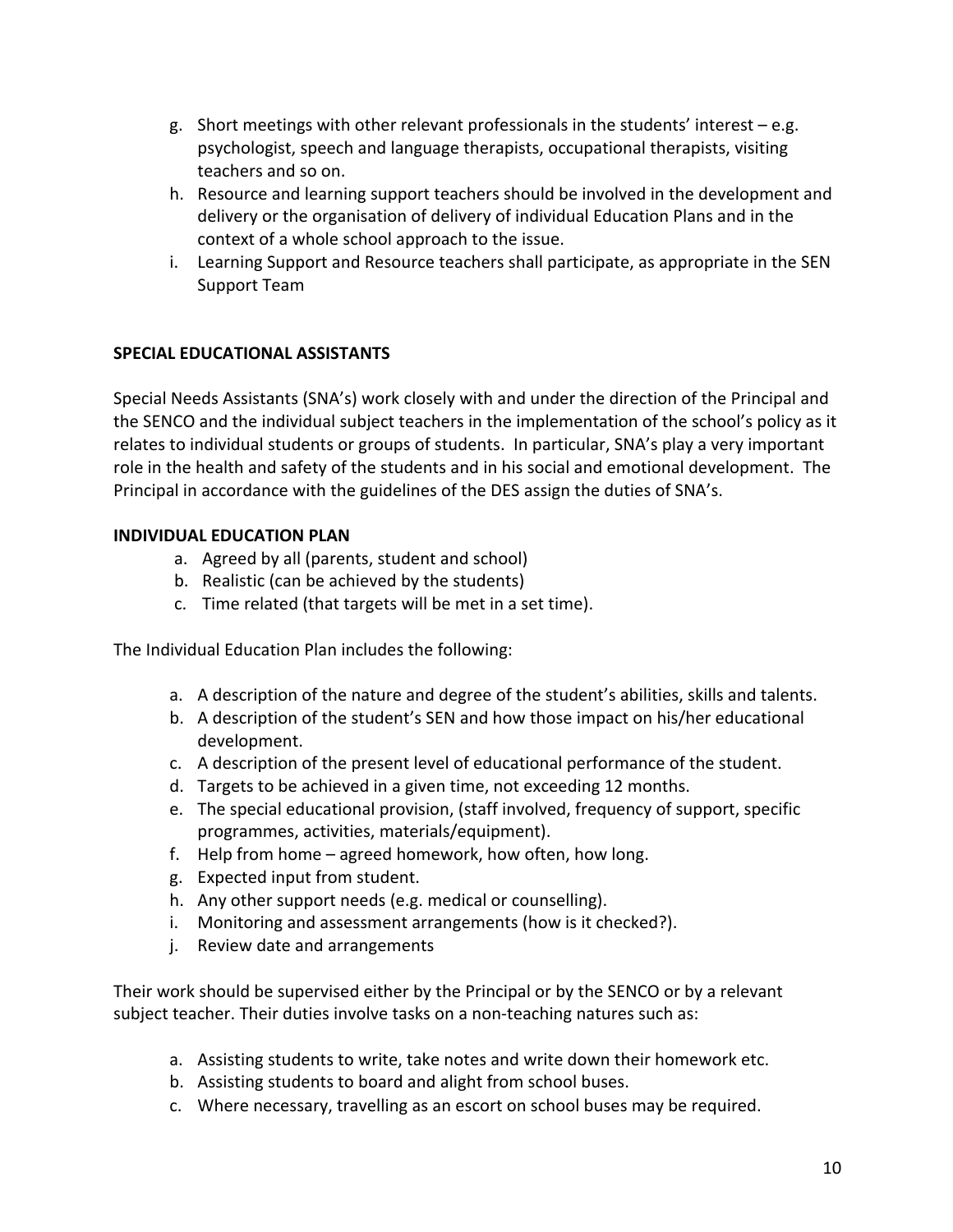- d. Special assistance as necessary for student with particular difficulties, e.g. helping physically disabled students with typing or writing.
- e. Assisting with clothing, feeding, toileting and general hygiene.
- f. Assisting on out-of- school visits, walks ad similar activities.
- g. Assisting the teachers in the supervision of students with SEN during assembly, recreational and dispersal periods.
- h. Accompanying individuals or small groups who may have to be withdrawn temporarily from the classroom.
- i. Generally assisting the subject teachers, under the direction of the Principal and or the SEN Co-ordinator with duties of a non-teaching nature.
- j. Where a SNA has been appointed to assist a school in catering for a specific student, duties should be modified to support the particular needs of the student concerned.

*SNA's may not act either as substitute or temporary teachers. In no circumstances may they be left in sole charge of a class.*

*SNA's should not have access to student files except under the supervision of the Principal or the SENCO or a relevant subject teacher*

## **INTERNATIONAL STUDENTS WITH ENGLISH LANGUAGE NEEDS'**

Presentation College, Bray, carefully plans how students from minority ethnic backgrounds with low levels of English are to be taught and integrated. Presentation College, Bray, endeavours to introduce initiatives to ensure students from minority ethnic backgrounds to mix with Irish students in and out of class. The College, through its normal operating procedures, shall ensure that adequate additional teaching and resource support is applied for.

#### **RESOURCES**

Application for additional resources:

Presentation College, Bray, is committed to the provision of human, physical and practical resources in a fair, equitable, open and transparent manner. Presentation College, Bray, will make applications to the National Council for Special Education (NCSE), through the Special Education Needs Organiser (SENO) for additional resources on behalf of individual students on receipt of the following:

- (a) Duly completed forms as specified by the National Council for Special Education (NCSE).
- (b) Current psychological reports, as appropriate.
- (c) Other relevant documentation as appropriate
- (d) Cover letter signed by the School Principal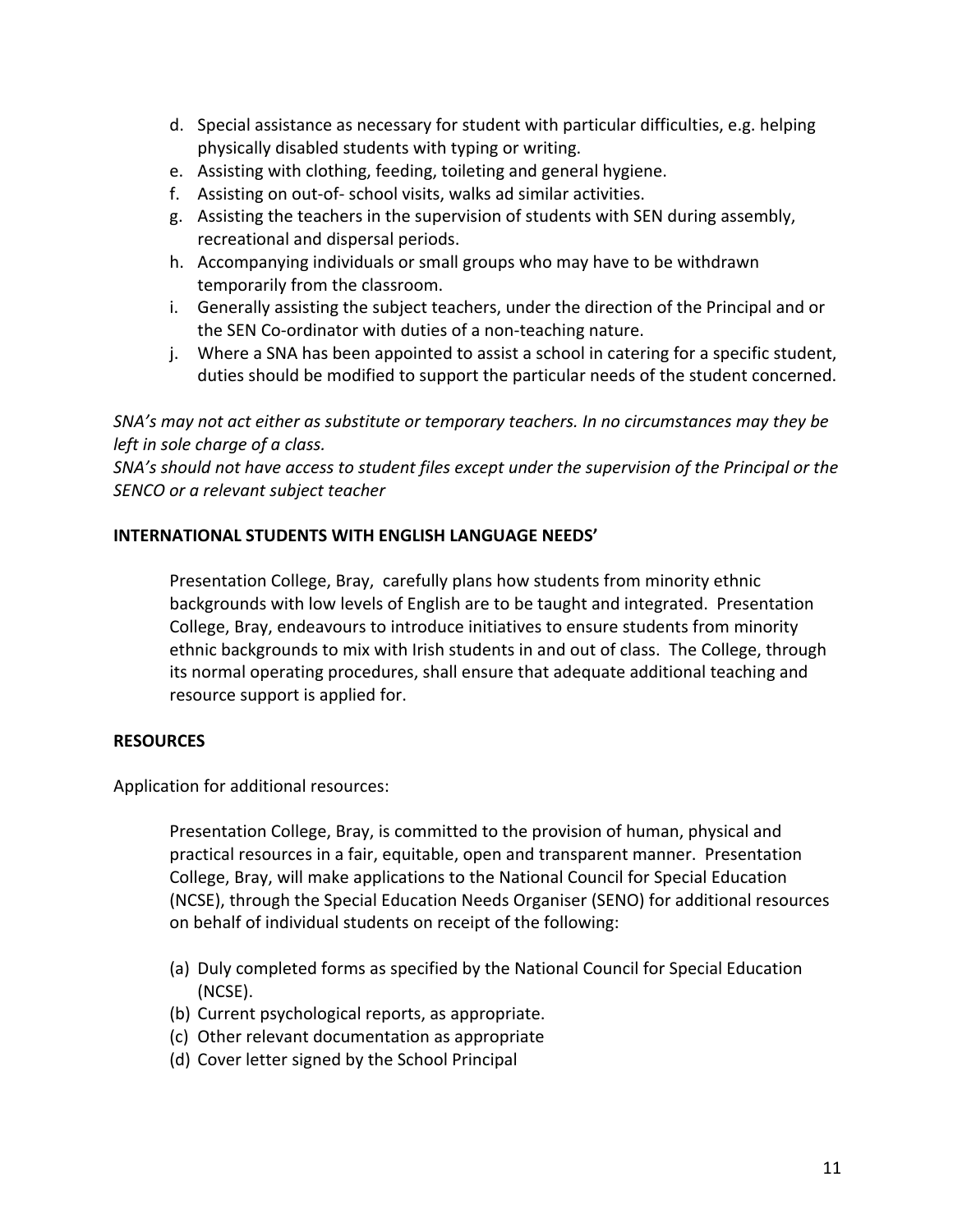Once the DES hands down its decision to the College, the College will notify the student and parents. Presentation College, Bray, is entitled to appeal the DES and Science decisions and will be supported by relevant documentation. Should a student in receipt of resource (SEN) support leave the College for whatever reason, the Principal will notify the DES with immediate effect and teaching resources applicable to said student will be discontinued.

#### **DEPLOYMENT OF RESOURCES**

Presentation College, Bray, through allocation of resources, seeks to meet the needs of its students. Presentation College , Bray, deploys resources in a way that best promotes the students' learning and development, with full accountability for all resources allocated. This includes the deployment of resources for the specific purpose for which they are intended.

#### **PROVISION**

Presentation College, Bray, meets the needs of students with SEN through the totality of learning opportunities that they provide. Presentation College, Bray, constantly reviews the suitability of its learning environment and in order to identify deficiencies that impede the learning and development of its students and to remedy these deficiencies in as far as is practicable.

Presentation College have in place:

- (a) Policies for SEN, including curriculum delivery behaviour management, the assessment and monitoring of students' progress and attendance, as well as systems for monitoring and evaluating provision for SEN.
- (b) System for detecting SEN and for communicating them to all staff that will be in contact with the student.
- (c) Timetabling provision for Learning Support teachers in compliance with the terms of CL33/79. Appropriate pro-rata allocations in respect of meetings, assessments and coordination for the SENCO and resource teachers as appropriate.
- (d) A Pastoral Care system that offers support to students.
- (e) Access for students with SEN to appropriate facilities.
- (f) A counselling service for students.
- (g) Access to appropriate information technology and other appropriate equipment and aids.
- (h) Individualised Education Plans, as appropriate.
- (i) Systems offering access to external support agencies.
- (j) A system for ensuring that all additional resources are used for the specified target group and are not subsumed into the general teacher allocation for the school.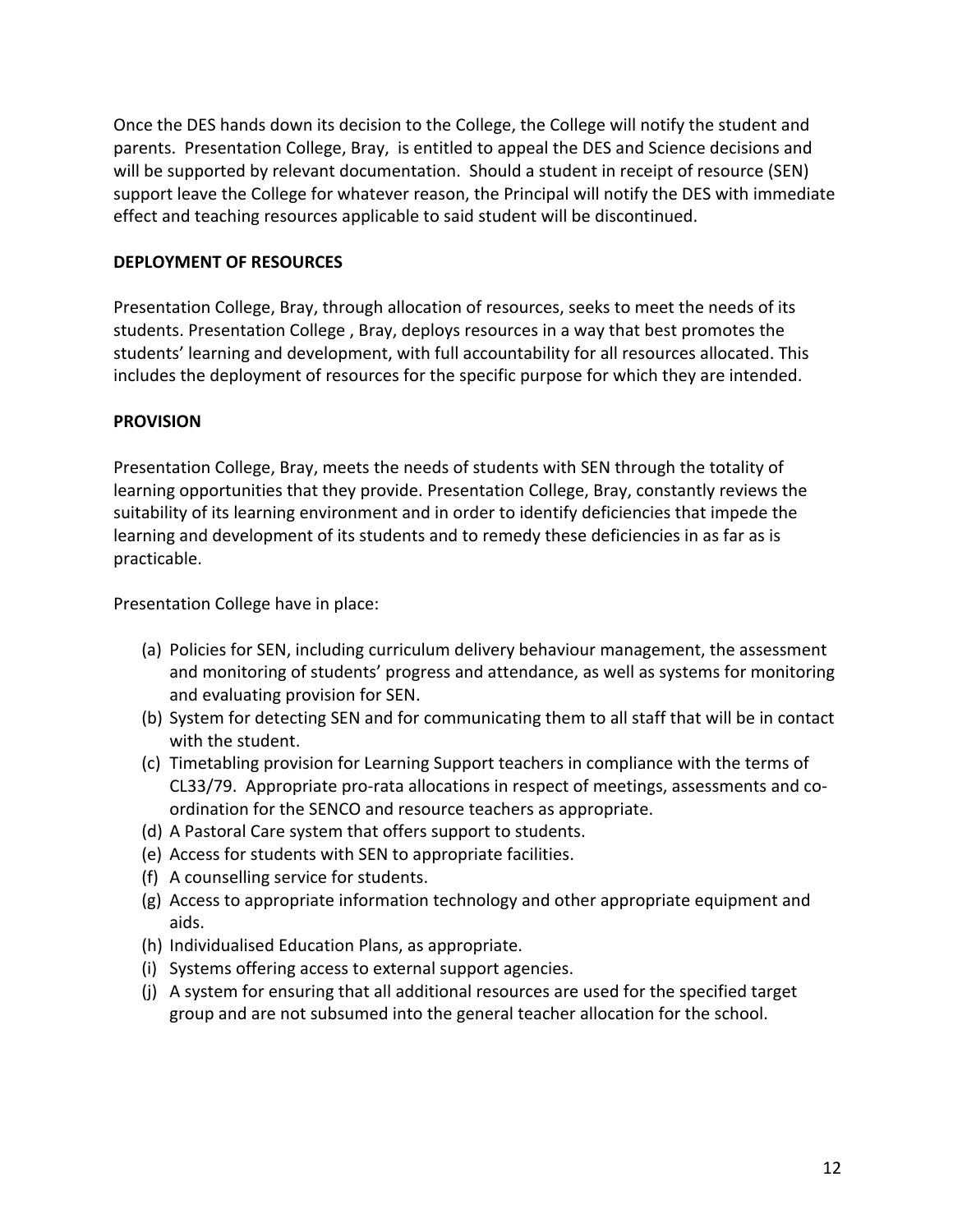#### **PARTNERSHIP WITH PARENTS**

Presentation College, Bray, operates an open door policy for parents and actively encourages parents to work in close partnership with them in the identification of need, the setting of educational targets and working with their child.

Presentation College, Bray, affirms that parents of students with SEN will be informed of such needs and how they are being met. In addition parents are involved in all significant decisions relating to their child's education. Presentation College, Bray, provides frequent opportunities for parents to discuss progress and to express their views about the way in which their child's needs should be met. Wherever possible, students will be included in discussion and decision-making regarding identification, target setting and progress. Presentation College, Bray, places great emphasis on transparency in all matters relating to the student's SEN. Therefore, parents will have access, in the prescribed manner to all records regarding their child.

#### **NATIONAL COUNCIL FOR SPECIAL EDUCATION.**

Presentation College, Bray. is committed to working in a positive partnership as outlined in Section 14 of the Education for Persons with Special Educational Needs Act 2004, with NCSE whose functions inter alia include:

- (a) The dissemination to parents and such other persons as the Council considers appropriate, information relating to best practice, nationally and international, concerning the education of children with SEN
- (b) Consultation with health boards and such other persons as the Council considers appropriate to plan and co-ordinate the provision of education and support services to students with SEN.
- (c) Consultation with such persons as the Council considers appropriate to plan for the interaction of education for students with SEN with education for students generally; to make available to the parents of children with SEN information in relation to their entitlements and the entitlements of their children.
- (d) To ensure that the progress of students with SEN is monitored and that it is reviewed at regular intervals.
- (e) To assess and review the resources required in relation to educational provision for students with SEN.
- (f) To ensure that a continuum of special educational provision is available as required in relation to each type of disability.

#### **NATIONAL EDUCATIONAL PSYCHOLOGICAL SERVICE (NEPS)**

Presentation College, Bray,, is committed to working in a positive partnership with NEPS whose goals inter alia include: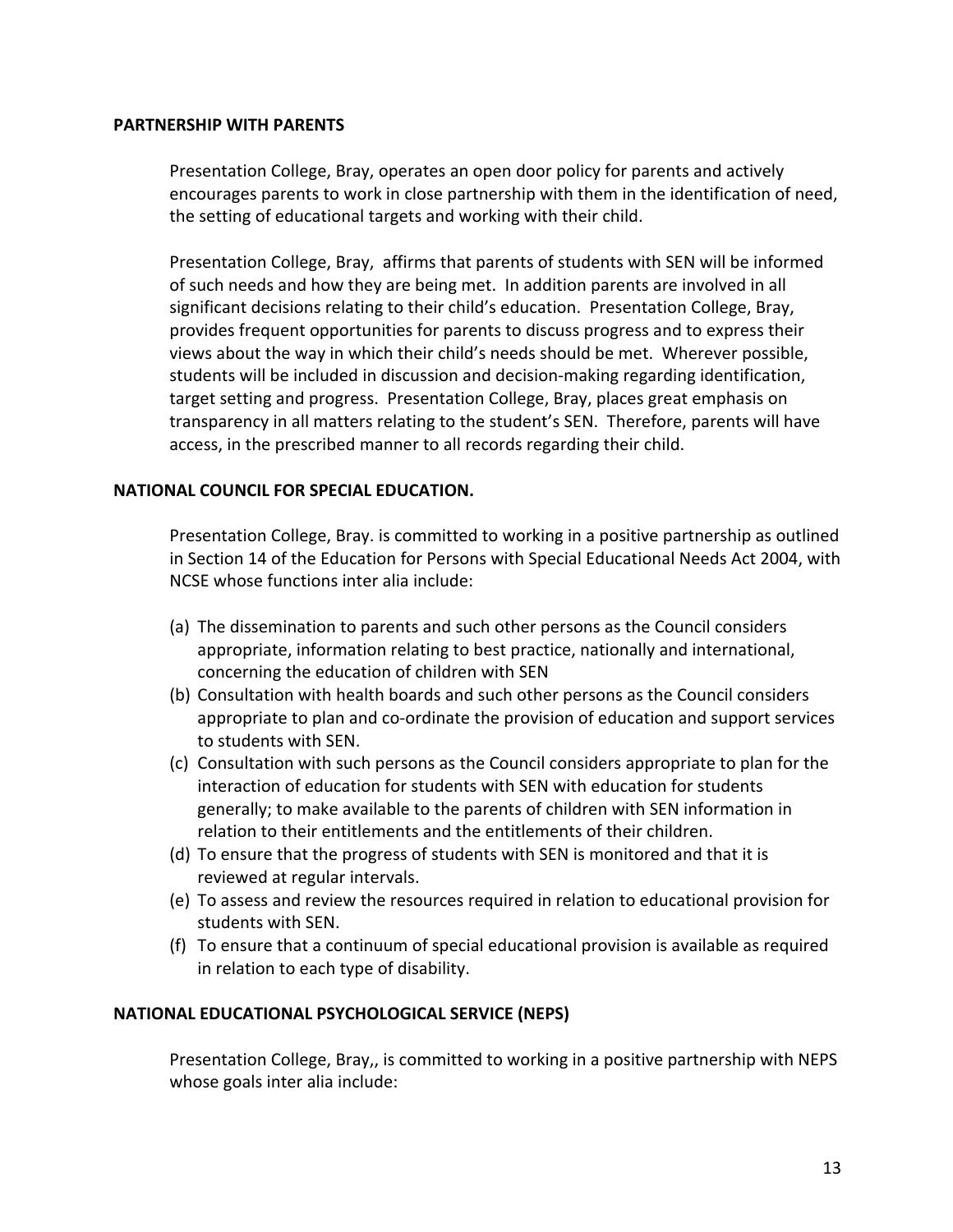- (a) To provide direct contact and services to students who need the support of an educational psychologist.
- (b) To develop a well thought out model of service that balances prevention, assessment and systems work.
- (c) To engage in individual casework with students with special needs.
- (d) To collaborate with others in devising and evaluating appropriate intervention for its students.
- (e) To contribute to whole school planning in relation to the inclusion of students with disabilities.
- (f) To support whole school development in issues of disability, specific learning difficulties, behavioural management, bullying and responses to critical incidents.
- (g) To contribute to relevant professional development programmes for teachers.

#### **NATIONAL COUNCIL FOR CURRICULUM AND ASSESSMENT (NCCA)**

Presentation College, Bray, is committed to working in a positive partnership with NCCA, with particular reference to its draft guidelines. The goals of NCCA inter alia include:

- (a) Inclusion and access to a broad and balanced curriculum
- (b) A collaborative approach
- (c) Planning and skills development
- (d) A structured approach to assessment
- (e) The development of Individual Education Plans

#### **THE EDUCATIONAL WELFARE BOARD**

The Education Welfare Board works within the framework of The Education (Welfare) Act 2000 and is primarily concerned with statutory responsibilities, including those of the DES, for insuring school attendance and participation.

Presentation College, Bray, is committed to working in partnership with the Educational Welfare Board and with the Educational Welfare Officer to ensure effective attendance at and participation in school.

#### **EXCEPTIONALLY ABLE STUDENTS**

Presentation College, Bray, accepts that exceptionally able students have particular needs and have put in place accurate assessment systems, flexible planning and provision, responsive pastoral supports and monitoring strategies.

*While many very able students stand out because of their all-round ability and performance in examinations, some may be passed over. Presentation College, Bray, has adequate identification structures in place to meet this challenge.*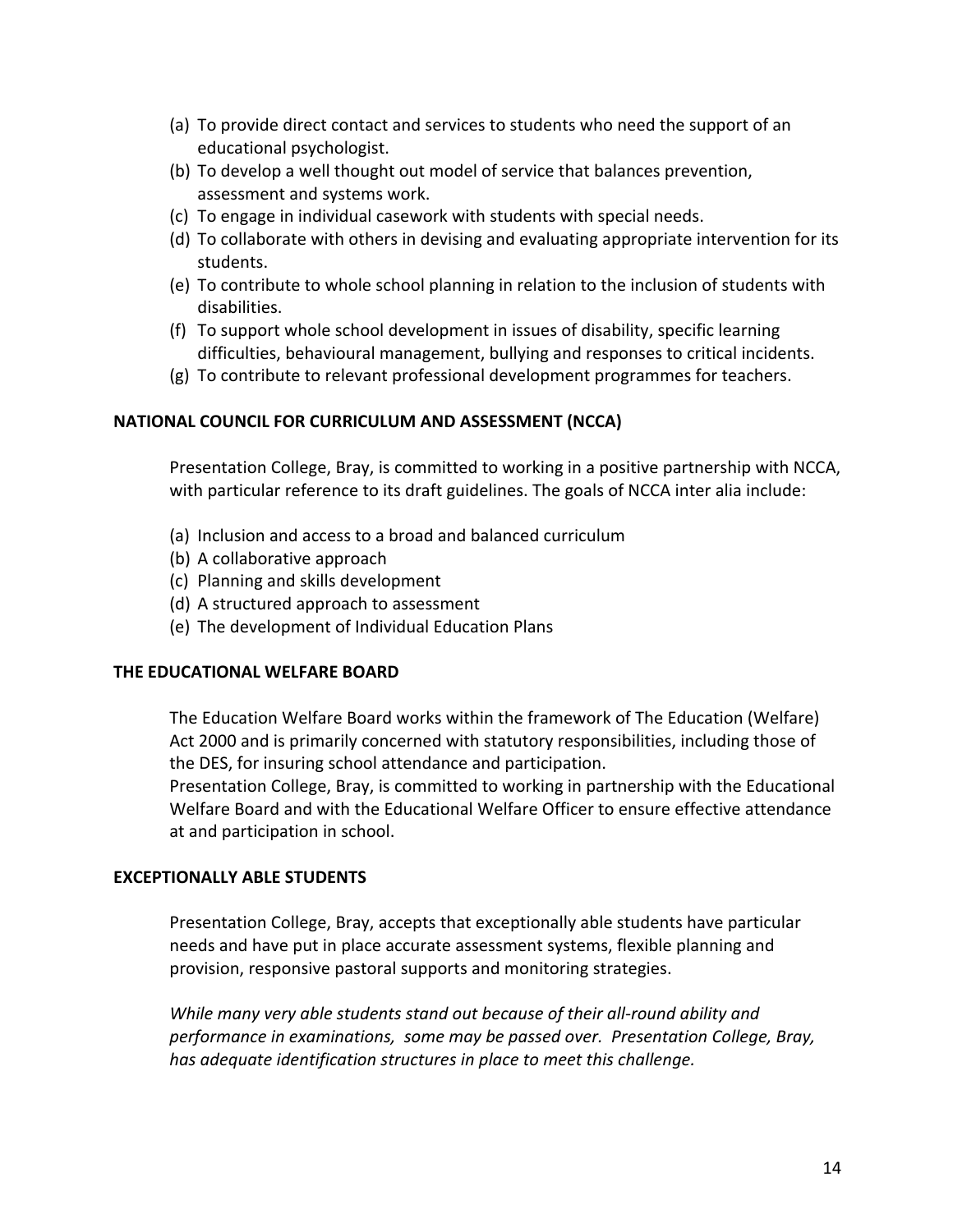Identification of students with high ability comes from a successful amalgamation of evidence from a variety of sources including assessments and diagnostic tests, observations and classwork.

Exceptionally able students have SEN

Because regular schoolwork may not provide sufficient challenge they may experience boredom, which can lead to frustration at school. In addition, many may feel isolated and uncomfortable with their ability. This can lead to them under-achieving in school in an effort to conform. There are several approaches that can be of help and sometimes a combination of all of these may be implemented.

- (a) Differentiation: keep the student with their usual age group but provide different material
- (b) Open ended project work.
- (c) Special Classes: Have special classes available for a group of high ability students, perhaps on a weekly basis.
- (d) Enrichment Activities: Providing access to activities such as lunchtime clubs, e.g. chess, quizzes, debates. Presentation College, Bray, try to facilitate students meeting others with similar interests even if they are in different year groups.
- (e) The College avoids giving the student repetitious work: Most high ability students do not need a high level of repetitive works such as before introducing a new topic, checking if anyone in the group already knows the area. If teachers can establish that a student understands fully the new concept, have backup material ready for them. If a student has some ongoing project work, it can be helpful to let them work on that while the rest of the class are carrying out repeated examples.

#### **WORKING WITH OTHER AGENCIES**

Presentation College , Bray, will promote multi-agency collaboration in order to provide a high quality service to its students and families. These agencies include:

- (a) Primary Schools
- (b) Social Services
- (c) General Practitioners
- (d) Health Boards
- (e) Juvenile Liaison Officer
- (f) Gardai
- (g) Adult Learning Centre
- (h) Lucena Clinic
- (i) Dyslexia Association (DAI)
- (j) Voluntary Organisations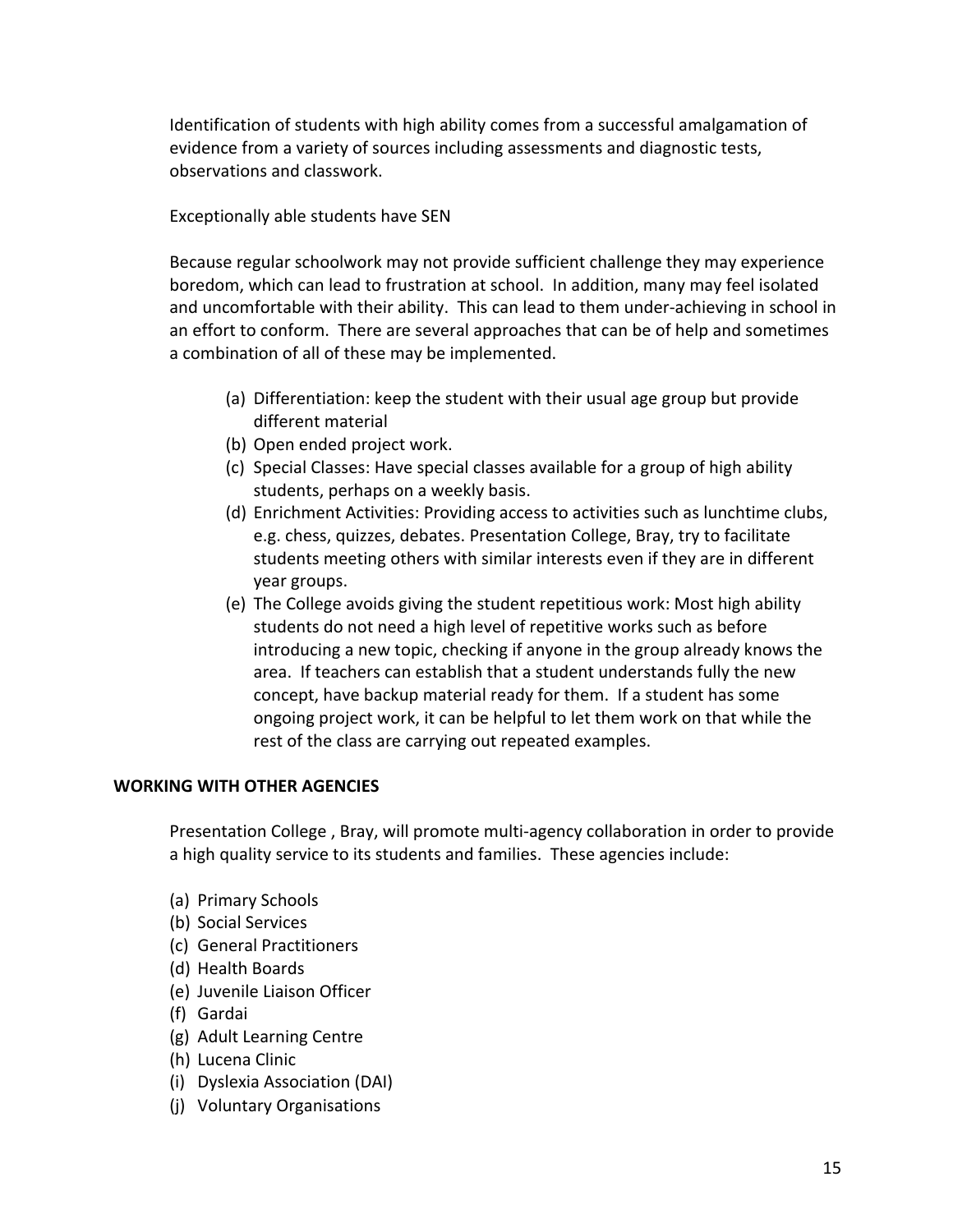- (k) Local development and partnership groups
- (l) County Library Services
- (m)National Educational Psychological Service (NEPS)
- (n) Enable Ireland
- (o) NTDI
- (p) FÁS

### **ACCESS FOR PERSONS WITH PHYSICAL DISABILITIES**

- Presentation College, Bray, wishes to promote understanding of the needs of its students with physical disabilities.
- Presentation College, Bray, wishes to offer equality of opportunity to students with physical disability and to ensure this by constantly reviewing and revising procedures, which may have the effect of being discriminatory.
- Presentation College, Bray, is committed to educating all students in such a way that discriminatory behaviour of any kind is addressed.
- Presentation College, Bray, is committed to providing for the particular needs of students with a physical disability. This is done in consideration of the availability of essential resources in this area.
- Presentation College, Bray, sought, through the Department of Education and Skills to have its new school site adapted to ensure total accessibility for the physically disabled.
- Presentation College, Bray, requires that school management recognise the needs of students with a physical disability, when designing curricula and drafting timetables.
- Presentation College, Bray, support teachers who engage in professional development courses specifically aimed at improving the service they can offer to students with a physical disability, e.g. Braille

## **DISCRIMINATION ON GROUNDS OF DISABILITY** (Source: "Schools and the Equal Status Act")

Presentation College, Bray, concurs with the Special Education Support Service's statement that "the inclusive school prevents and combats discrimination. It is one that respects, values and accommodates diversity across all nine grounds in the equality legislation – gender, marital status, family status, sexual orientation, religion, age, disability, race and membership of the Traveller Community.

- The Equal Status Acts 2000-2004 set out certain activities that do not constitute discrimination.
- Presentation College, Bray, may make different arrangements for sport for students on the basis of age, gender or disability if these are reasonably necessary.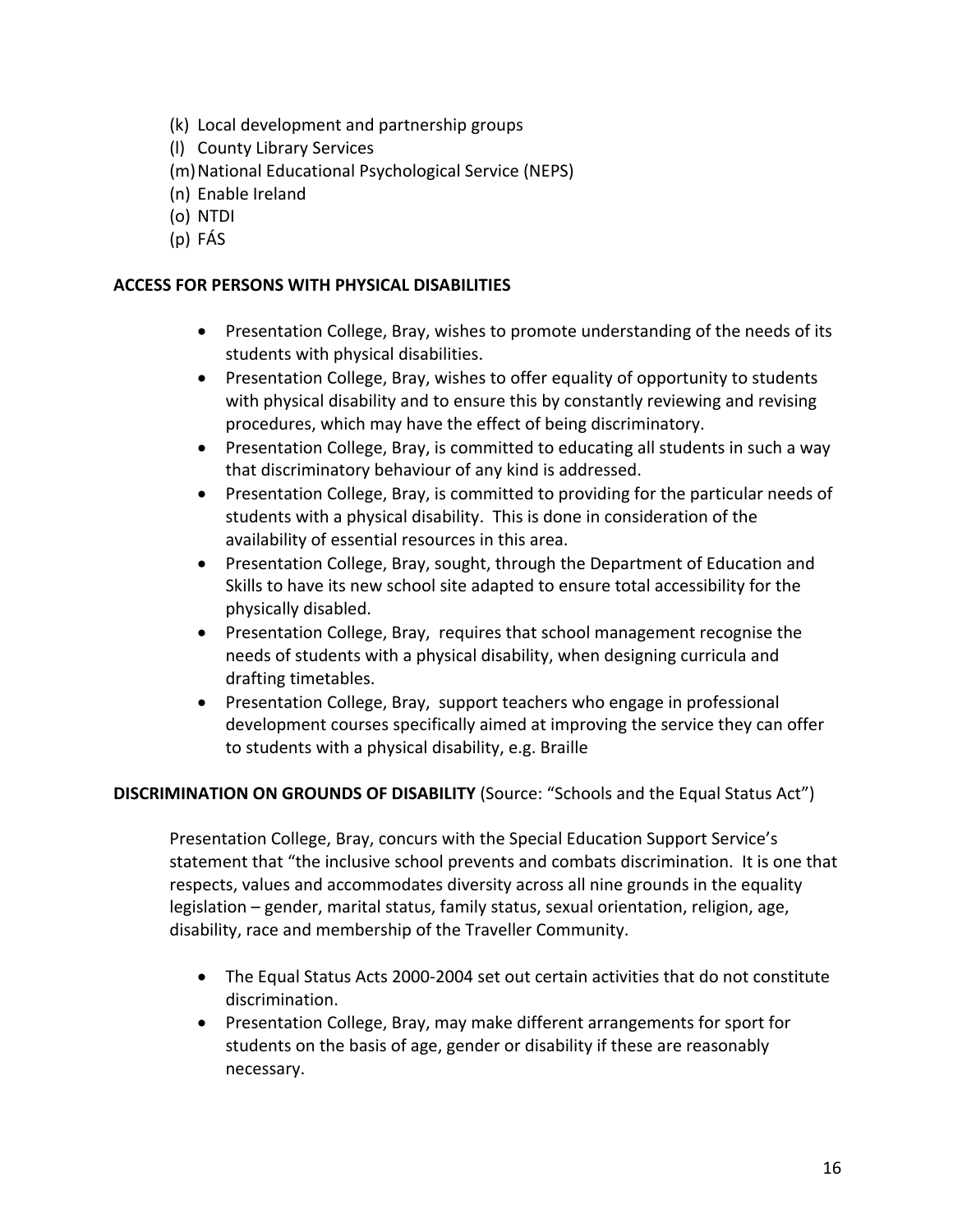- Presentation College, Bray, will not be considered to discriminate against a student with a disability if compliance with the provisions of the legislation would have a seriously detrimental effect on or make impossible the provision of services to other students.
- In certain circumstances discrimination on the grounds of disability can occur if there is a failure to do all that is reasonable to accommodate the needs of a student with a disability.
- If a student with a disability cannot avail of a service without the provision of special treatment or facilities then the service provider may be required to provide such special arrangements if there is only a nominal cost involved. The meaning on 'nominal cost' will depend on the circumstances of the individual service provider concerned.
- Under the Equal Status Act, Presentation College, Bray, is liable for discrimination or harassment committed by an employee in the course of their work, whether or not it was done with the school's knowledge or approval.
- Presentation College, Bray, is also liable for discrimination or harassment committed by people acting on their behalf who are not employees.
- Every student admitted to Presentation College, Bray, may not be discriminated against in relation to the access of that student to any course, facility or benefit provided by the school.
- Presentation College, Bray, policies aim at achieving equal outcomes in terms of education credentials and personal development for all students.
- Presentation College, Bray, ensures that differences are acknowledged and valued throughout the school community.
- Presentation College, Bray, promotes equality directly through what is taught and indirectly through the school's ethos and culture
- The pursuit of the inclusive school is reflected in the school's Development Plan

## **SUPPORT FOR STAFF**

• Presentation College, Bray, is committed to the provision of support for staff in relation to on-going in-service training.

## **THE SPECIAL EDUCATION SUPPORT SERVICE (SESS)**

In September 2003, the DES established the Special Education Support Service (SESS) to manage, co-ordinate and develop a range of supports in response to the identified training needs of teachers. The SESS, which is hosted in Laois Education Centre, provides a nationwide service to teachers and special needs assistants. As part of its response to the growing demand from teachers for support and training, the SESS is currently developing teams of trainers to deliver training in four specific areas: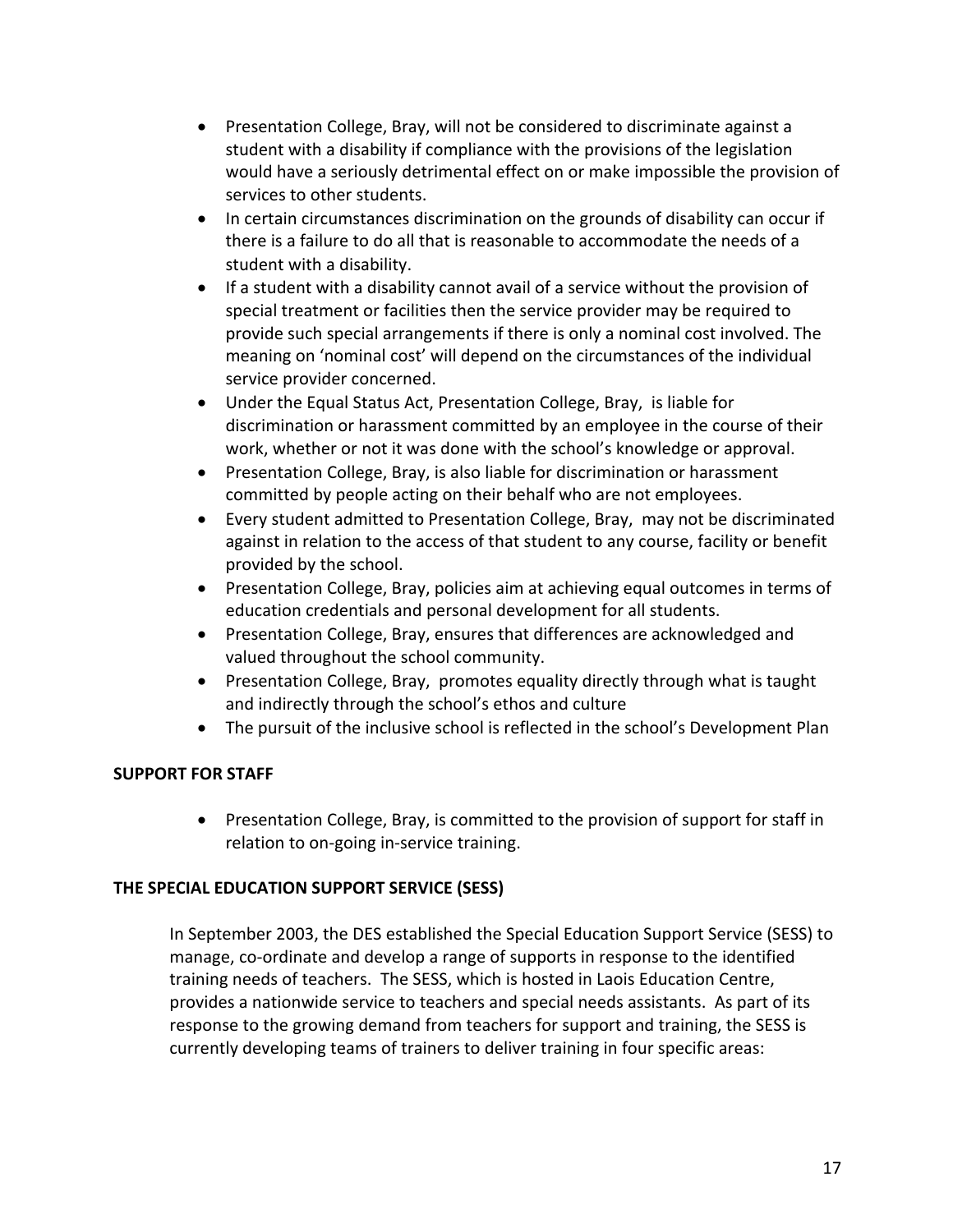- 1. Autism
- 2. Challenging Behaviour
- 3. Dyslexia
- 4. Inclusion

This training will be delivered locally through the Education Centre Network. Presentation College , Bray, welcomes this initiative and affirms its support for it. This service can be accessed at www.sess.ie

## **REVIEW AND EVALUATION**

The Special Education Needs Department in Presentation College, Bray, shall review this policy annually. The following criteria shall be considered essential for the successful implementation of the policy:

- a. Acceptance by the school of the aims, objectives and principles as outlined in the policy.
- b. The fulfilment of roles and responsibilities, as outlined in the policy.
- c. Compliance with identification, inclusion and provision measures as set out in the policy.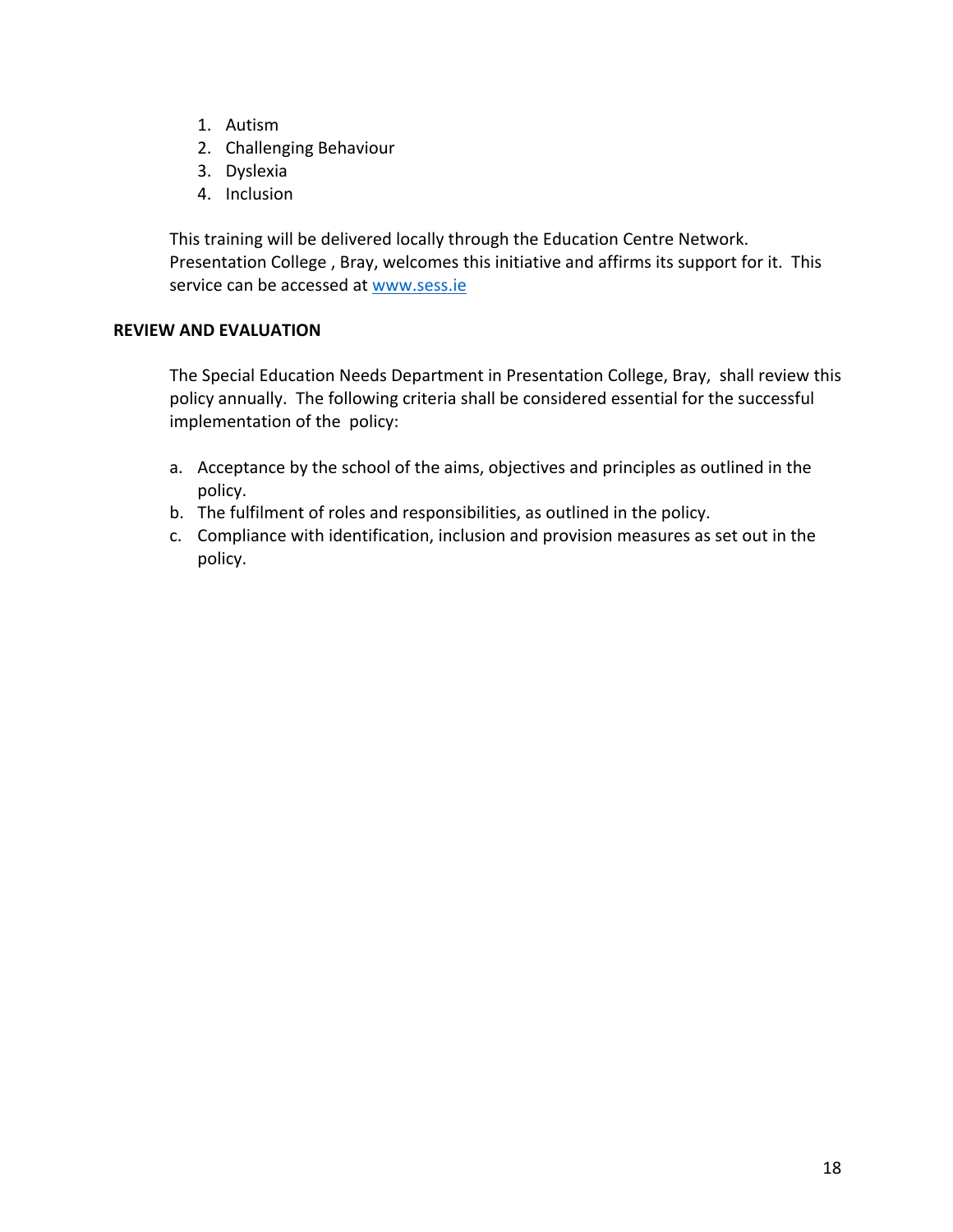## **SUMMARY**

This policy is based on the following key principles:

- All students with special educational needs will be identified as early as possible.
- There will be positive partnership with parents with regard to identification of and provision for students with SEN.
- There will be a whole school approach to issues of identification and provision in Presentation College, Bray.
- Presentation College, Bray, will encourage inclusive education for students with special educational needs.
- There will be close co-operation with all agencies to ensure a multi-agency approach to support.
- There will be targeted programmes of professional training and development. There will be a support network for teachers working in this area.
- There will be systems in place for the resourcing of schools in relation to students with special educational needs within a realistic understanding of resource availability from the DES.
- There will be regular review of policy and practice in relation to all issues pertaining to special educational needs in Presentation College, Bray.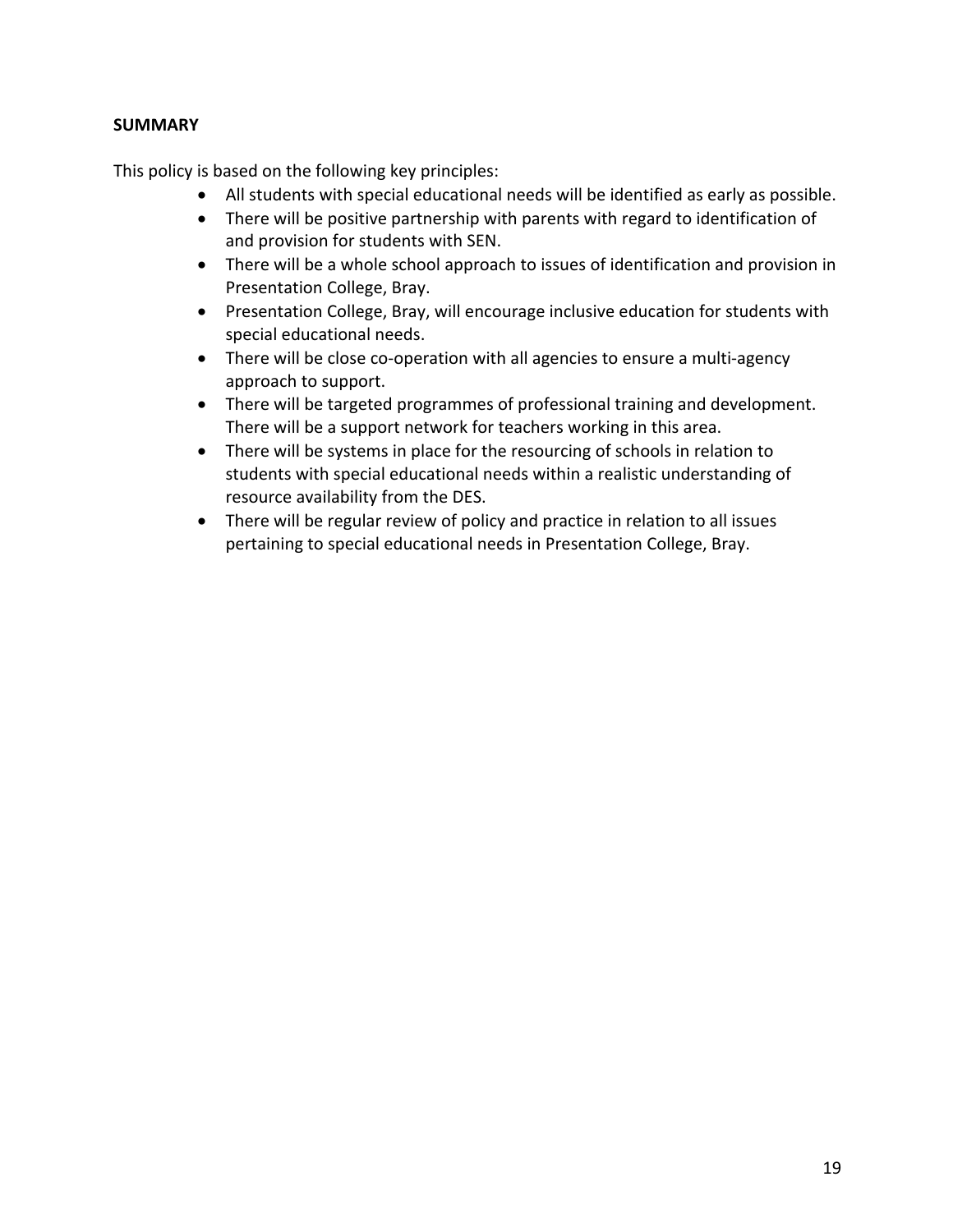## **THE SPECIAL NEEDS SUPORT TEAM – Terms of Reference**

- To identify students with SEN as soon as possible following their enrolment in the school
- To ensure that assessment procedures are clear and that they are adhered to.
- To improve SEN advice and support.
- To raise the skills and awareness of staff.
- To explore the broadening of opportunities in mainstream education.
- The personalisation of learning for children with SEN
- The access of information on how well children with SEN are progressing in school.
- To encourage the development of a flexible curriculum and recognised qualifications for all.
- To encourage the involvement of students with SEN in decision making.
- The examination of opportunities for progression beyond school for young people with learning difficulties and disabilities.
- To monitor progress and support improvement in Presentation College, Bray
- To build parents' confidence in mainstream education.
- To investigate and plan for best practice in relation to all aspects of SEN, including methodologies, involvement of parents, student motivation and staff development.
- To help organise services around the needs of children and their families.

## **STRATEGIES FOR INCLUSION - GENERAL**

## **Definition**

- a. Inclusion in education is a process of maximising participation and removing barriers to learning for all children and young people in their local educational setting. A commitment to appropriate inclusion involves valuing diversity, understanding difficulties and recognising and respecting individual differences so all can feel that they belong.
- b. Inclusion involves ensuring that wherever appropriate children and young people will be educated within their local mainstream school.

## **CONTEXT**

- a. In 2004 the general principle that children with SEN should normally be educated at mainstreams schools was enshrined in law. (Education for Persons with Special Educational Needs Act 2004). Presentation College, Bray subscribes to this general principle.
- b. Presentation College, Bray, policy on this issue is led by national and international legislation which has placed progressively greater emphasis on:
	- The education of all children in their local community.
	- The rights of all children to have their views and needs heard